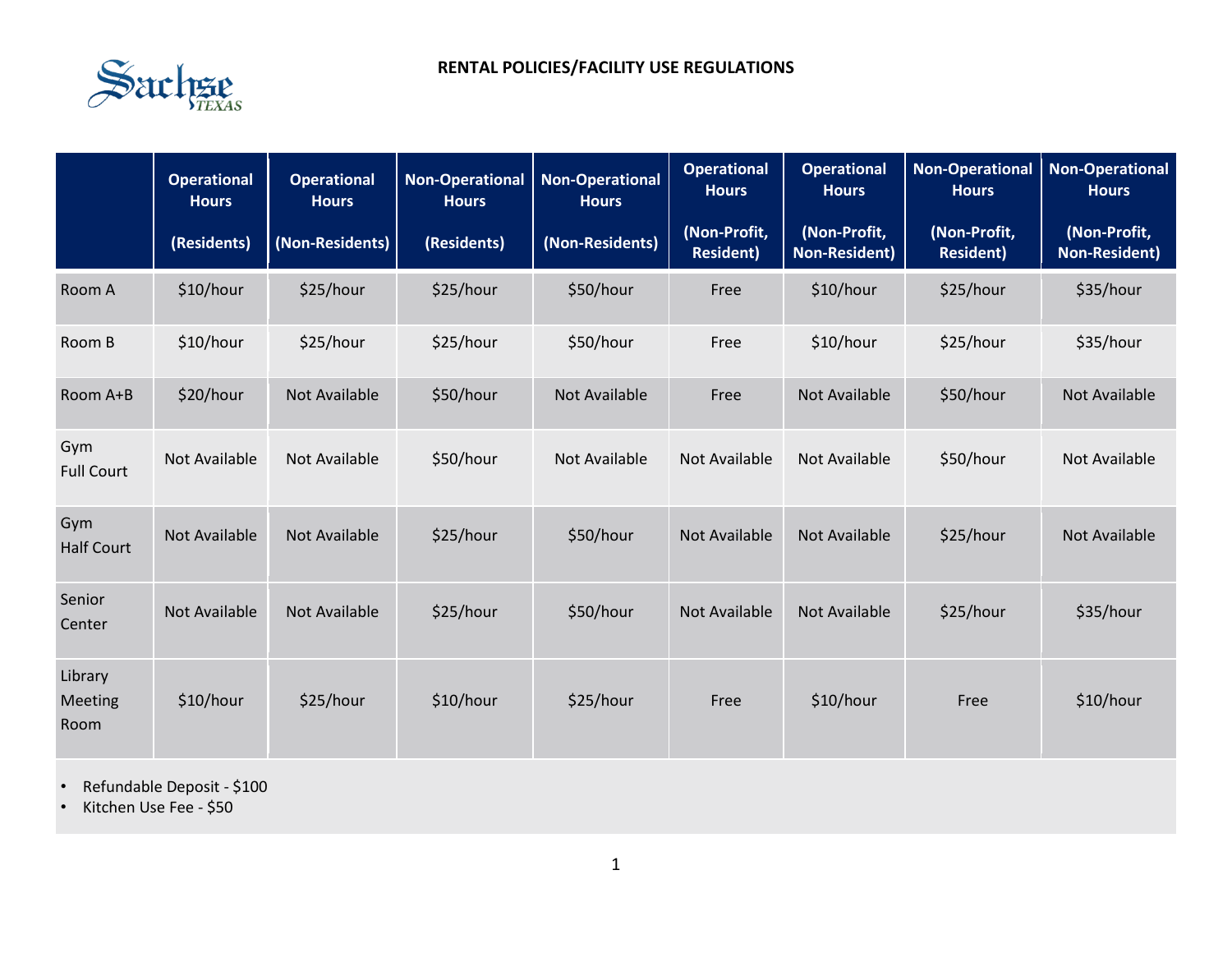# **RENTAL POLICIES/FACILITY USE REGULATIONS**

# **GENERAL**

- The gymnasium, meeting rooms, and kitchen are available for reservations outside of scheduled programming. Admission to these areas is prohibited outside of attendance in a registered or scheduled activity or rental. The multipurpose room is only for registered activities and is not available for reservation.
- Reservations must be made, by individuals over the age of 18, in person or by telephone at least 2 weeks prior to the desired date. Proof of residency is required to receive the resident rate and proof of non-profit status is required to receive the non-profit rate.
- Reservations can be made a maximum of 3 months in advance.
- The individual placing the reservation request must be an authorized representative of the organization/event and must be present during the rental.
- Non-profit organizations may reserve rooms for a maximum of once per month and a maximum of 6 hours per use. Other reservations are allowed for a maximum of 8 hours per use.
- City staff has the final approval in granting facility use for activities and reserves the right, after review, to refuse future use to any group, organization, or individual exhibiting a lack of regard for the policies stated within this agreement. Special issues may be addressed on a case-by-case basis.
- All reservations must be completed and the facility vacated by 10:00 PM.
- Only City employees shall operate thermostats and AV equipment. Approval to use AV equipment must be noted on the facility use rental agreement.
- Any exception to the rules in this policy must be designated on the facility use rental agreement and must be approved by staff.

# **PAYMENTS AND DEPOSITS**

- A deposit must be paid within 7 business days of the time the reservation is made.
- All payments and deposits must be paid at least 2 weeks prior to the reservation.
- Deposits will be refunded if:
	- Rooms are vacuumed and/or swept and tables/counters are wiped down.
	- Trash is taken to dumpster.
	- Tables and chairs are stored and placed in their original location.
	- The reservation abides by the times specified on the individual's Rental Agreement.

# **CANCELLATIONS**

- In order to receive a full refund (deposit included) for a facility rental, notice must be given at least 7 days prior to the date of the rental.
- Refunds may be given under special circumstances at the discretion of City staff.

# **DECORATIONS**

- Confetti, glitter, rice, and silly string are not permitted.
- Nothing may be hung, or taped to the walls or ceiling without prior approval.
- Nothing may be tacked on the walls and ceiling.
- Open flame candles and sparklers are prohibited.
- Bubbles and birdseed are only permitted outdoors.